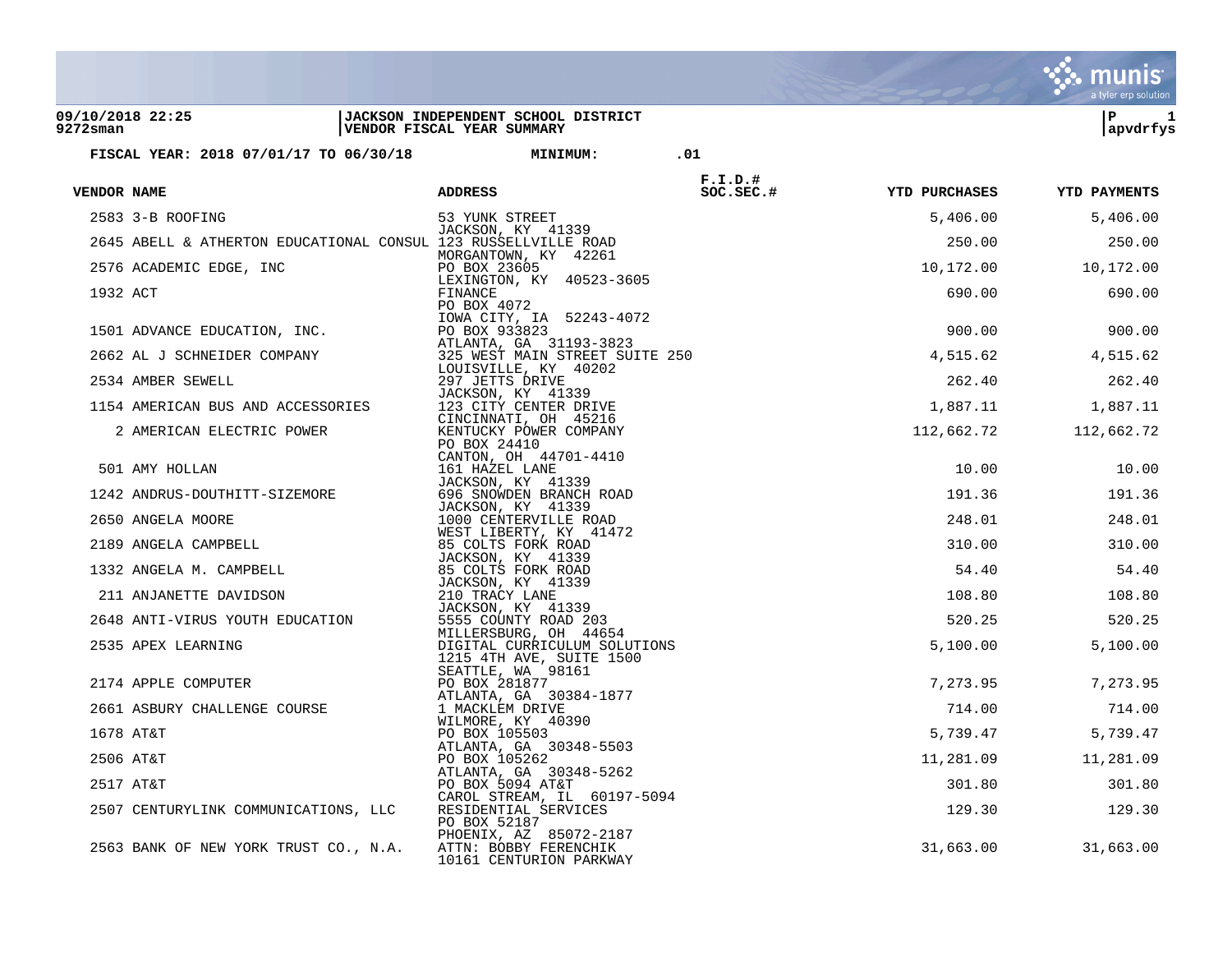|                                 |                                                            |                                                                                           |            |                      | a tyler erp solution |
|---------------------------------|------------------------------------------------------------|-------------------------------------------------------------------------------------------|------------|----------------------|----------------------|
| 09/10/2018 22:25<br>$9272$ sman |                                                            | <b>JACKSON INDEPENDENT SCHOOL DISTRICT</b><br>VENDOR FISCAL YEAR SUMMARY                  |            |                      | ΙP<br>2<br>apvdrfys  |
|                                 | FISCAL YEAR: 2018 07/01/17 TO 06/30/18                     | <b>MINIMUM:</b>                                                                           | .01        |                      |                      |
|                                 |                                                            |                                                                                           | $F.I.D.$ # |                      |                      |
| <b>VENDOR NAME</b>              |                                                            | <b>ADDRESS</b>                                                                            | SOC.SEC.#  | <b>YTD PURCHASES</b> | <b>YTD PAYMENTS</b>  |
|                                 | 2483 BAVEL                                                 | JACKSONVILLE, FL 32256<br>ATTN: COURSE REGISTRATION<br>202 WEST WASHINGTON ST.            |            | 2,645.00             | 2,645.00             |
|                                 | 2657 BLUEGRASS SPORTS NATION                               | GLASGOW, KY 42141<br>PO BOX 573                                                           |            | 210.00               | 210.00               |
|                                 | 1526 BOBBY SPICER                                          | JACKSON, KY 41339<br>31 YUNK STREET                                                       |            | 1,512.00             | 1,512.00             |
|                                 | 2199 BORDEN DAIRY OF KY                                    | JACKSON, KY 41339<br>PO BOX 933179                                                        |            | 18,983.77            | 18,983.77            |
|                                 | 43 BREATHITT CO. CIRCUIT CLERK                             | CLEVELAND, OH 44193<br>MAIN STREET                                                        |            | 10.00                | 10.00                |
|                                 | 460 BREATHITT CO. TIRE SERVICE                             | JACKSON, KY 41339<br>361 HWY. 15 SOUTH                                                    |            | 2,576.21             | 2,576.21             |
|                                 | 2292 BREATHITT COUNTY ADVOCATE                             | JACKSON, KY 41339<br>PO BOX 1015                                                          |            | 500.00               | 500.00               |
|                                 | 1032 BREATHITT COUNTY CLERK                                | JACKSON, KY 41339<br>COURTHOUSE                                                           |            | 21.00                | 21.00                |
|                                 | 1281 BREATHITT COUNTY PVA                                  | 1137 MAIN STREET<br>JACKSON, KY 41339<br>ERVINE ALLEN, JR.<br>1137 MAIN STREET, SUITE 302 |            | 600.00               | 600.00               |
|                                 | 41 BREATHITT MECHANICAL                                    | JACKSON, KY 41339<br>1261 MAIN STREET                                                     |            | 11,090.00            | 11,090.00            |
|                                 | 2436 BRENDA TINCHER                                        | JACKSON, KY 41339<br>1656 HWY 1098                                                        |            | 99.20                | 99.20                |
|                                 | 2615 CARLA R. SMITH                                        | JACKSON, KY 41339<br>8000 LOTTS CREEK ROAD                                                |            | 12,144.00            | 12,144.00            |
|                                 | 2311 CARNEGIE LEARNING, INC.                               | HAZARD, KY 41707<br>PO BOX 6001                                                           |            | 2,050.00             | 2,050.00             |
|                                 | 2520 CDW GOVERNMENT                                        | HERMITAGE, PA 16148-1001<br>75 REMITTANCE DRIVE                                           |            | 1,315.94             | 1,315.94             |
|                                 | 492 CECIL RILEY                                            | SUITE 1515<br>CHICAGO, IL 60675-1515<br>958 QUICKSAND ROAD                                |            | 125.00               | 125.00               |
|                                 | 2384 CENTRAL KENTUCKY PSYCHOLOGICAL SERV 13860 IRVINE ROAD | JACKSON, KY 41339                                                                         |            | 220.00               | 220.00               |
|                                 | 429 CHANNING L. BETE CO.                                   | WINCHESTER, KY 40391<br>PO BOX 84-5897                                                    |            | 57.37                | 57.37                |
|                                 |                                                            | BOSTON, MA 02284-5897                                                                     |            |                      |                      |
|                                 | 958 CHARLES JEFFREY COOTS                                  | 1038 COLLEGE AVENUE<br>JACKSON, KY 41339                                                  |            | 938.26               | 938.26               |
|                                 | 894 CHENOWETH LAW OFFICE                                   | 114 SOUTH MAIN STREET<br>LAWRENCEBURG, KY 40342                                           |            | 205.95               | 205.95               |
|                                 | 73 CHERI ARROWOOD                                          | 31 JOE LITTLE FORK<br>JACKSON, KY 41339                                                   |            | 32.29                | 32.29                |
|                                 | 2074 CHRISTA COLLINS                                       | 409 BEATTYVILLE ROAD                                                                      |            | 41.00                | 41.00                |
|                                 | 655 CINGULAR WIRELESS                                      | JACKSON, KY,<br>41339<br>AT&T MOBILITY<br>P.O.BOX 6463                                    |            | 3,962.96             | 3,962.96             |
|                                 | 2164 CINTAS FIRE PROTECTION LOCKBOX 6365 PO BOX 636525     | CAROL STREAM, IL 60197-6463<br>CINCINNATI, OH 45263-6525                                  |            | 1,186.03             | 1,186.03             |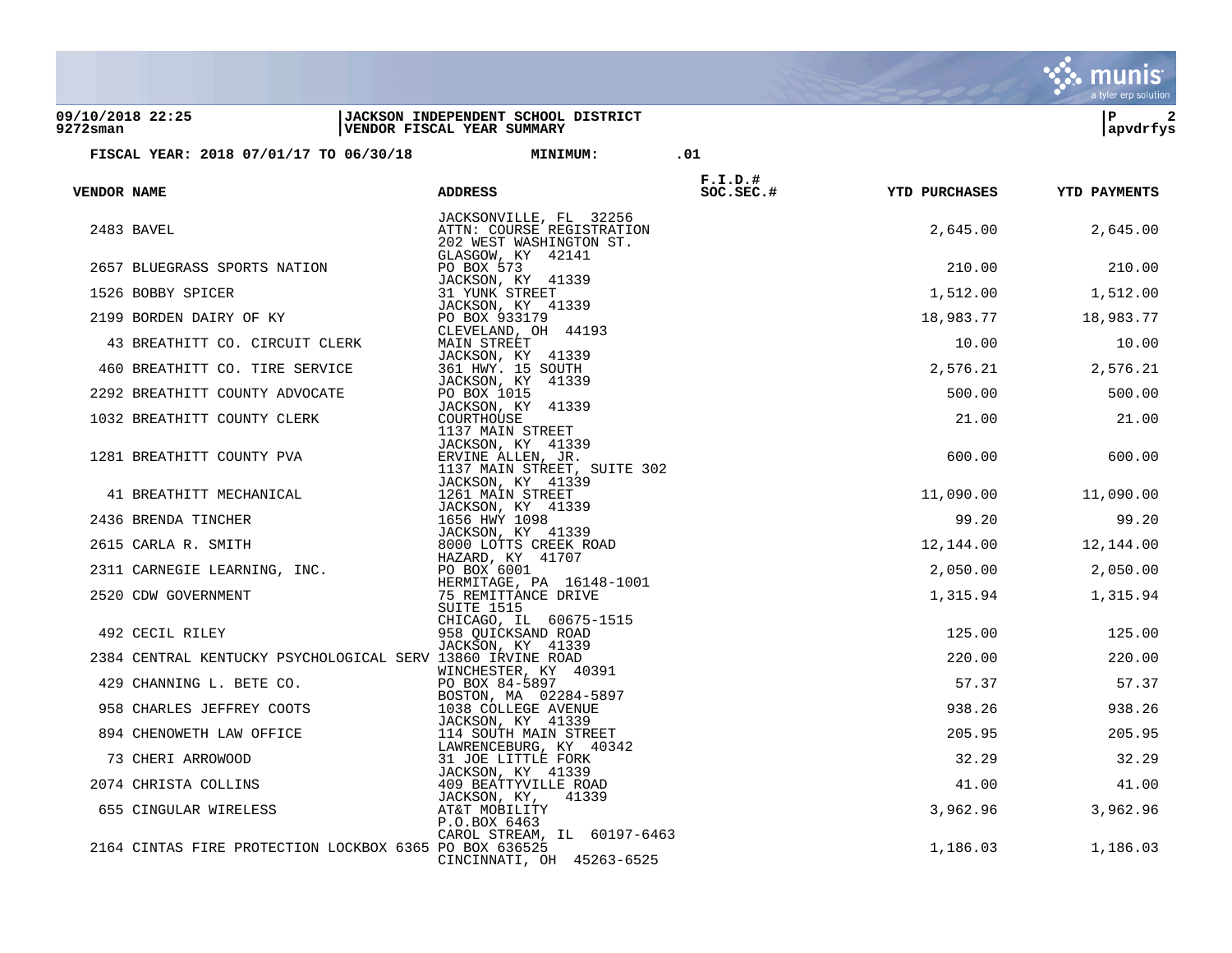|                              |                                                       |                                                                            |                          |                      | a tyler erp solution |
|------------------------------|-------------------------------------------------------|----------------------------------------------------------------------------|--------------------------|----------------------|----------------------|
| 09/10/2018 22:25<br>9272sman |                                                       | JACKSON INDEPENDENT SCHOOL DISTRICT<br>VENDOR FISCAL YEAR SUMMARY          |                          |                      | ΙP<br>3<br>apvdrfys  |
|                              | FISCAL YEAR: 2018 07/01/17 TO 06/30/18                | <b>MINIMUM:</b>                                                            | .01                      |                      |                      |
|                              |                                                       |                                                                            |                          |                      |                      |
| VENDOR NAME                  |                                                       | <b>ADDRESS</b>                                                             | $F.I.D.$ #<br>$SC.SEC.*$ | <b>YTD PURCHASES</b> | <b>YTD PAYMENTS</b>  |
|                              | 2663 AP EXAMS: COLLEGE ENTRANCE EXAMINAT PO BOX 21535 |                                                                            |                          | 185.00               | 185.00               |
|                              | 2259 COMMONWEALTH RISK SOLUTIONS LTD                  | NEW YORK, NY 10087<br>2000 ENVOY CIRCLE                                    |                          | 268.75               | 268.75               |
|                              | 2435 CONTRACT PAPER GROUP, INC.                       | LOUISVILLE, KY 40299<br>2284 PAYSPHERE CIRCLE                              |                          | 3,684.00             | 3,684.00             |
|                              | 2660 CPR PLUS KY                                      | CHICAGO, IL 60674<br>519 BOOTH ROAD                                        |                          | 195.00               | 195.00               |
|                              |                                                       | PINE RIDGE, KY 41360                                                       |                          |                      |                      |
|                              | 615 D-C ELEVATOR CO., INC.                            | 124 VENTURE COURT SUITE 1<br>LEXINGTON, KY 40511                           |                          | 678.88               | 678.88               |
|                              | 2055 DAVIDSON REPAIR & RADIATOR INC                   | 2029 QUICKSAND ROAD<br>JACKSON, KY 41339                                   |                          | 16,945.23            | 16,945.23            |
|                              | 2649 DENNY FUGATE                                     | 170 PICNIC HILL RD.<br>JACKSON, KY 41339                                   |                          | 4,780.00             | 4,780.00             |
|                              | 674 DEPENDABLE DATA INC                               | 506 GREENWAY DRIVE                                                         |                          | 405.20               | 405.20               |
|                              | 678 DON WILSON MUSIC COMPANY                          | LONDON, KY 40741<br>275 SOUTHLAND DRIVE                                    |                          | 1,553.20             | 1,553.20             |
|                              | 2485 DRUG TESTING CENTERS OF AMERICA                  | LEXINGTON, KY 40503<br>100 LEE STREET WEST                                 |                          | 515.00               | 515.00               |
|                              | 436 EAST KENTUCKY CHEMICAL, INC.                      | CHARLESTON, WV 25302<br>PO BOX 2199<br>4465 EAST SHELBIANA ROAD            |                          | 3,331.72             | 3,331.72             |
|                              | 2509 EDMENTUM                                         | PIKEVILLE, KY 41502<br>N.W. 7504<br>PO BOX 1450                            |                          | 770.00               | 770.00               |
|                              | 2654 ENTRE-ED                                         | MINNEAPOLIS, MN 55485-7504<br>310 WOODBRIDGE DRIVE<br>CHARLESTON, WV 25311 |                          | 1,995.00             | 1,995.00             |
|                              | 2571 ePREP, INC.                                      | 340 WALL STREET                                                            |                          | 2,950.00             | 2,950.00             |
|                              | 132 FIRST NATIONAL BANK                               | PRINCETON, NJ 08540<br>P.O. BOX 640                                        |                          | 71,293.20            | 71,293.20            |
|                              | 1681 WEX BANK                                         | JACKSON, KY 41339<br>WEX FLEET UNIVERSAL<br>PO BOX 6293                    |                          | 704.23               | 704.23               |
|                              | 2229 FOLLETT SCHOOL SOLUTIONS, INC                    | CAROL STREAM, IL 60197-6293<br>91826 COLLECTION CENTER DRIVE               |                          | 2,654.44             | 2,654.44             |
|                              | 851 FRYSCKY, INC.                                     | CHICAGO, IL 60693-0918<br>2220 NICHOLASVILLE ROAD                          |                          | 260.00               | 260.00               |
|                              | 2555 GLOBAL INDUSTRIAL.COM                            | LEXINGTON, KY 40503<br>2505 MILL CENTER PARKWAY<br>SUITE 100               |                          | 3,483.47             | 3,483.47             |
|                              | 1818 GORDON FOOD SERVICE, INC.                        | BUFORD, GA 30518<br>PO BOX 88029                                           |                          | 138,874.64           | 138,874.64           |
|                              | 1589 GRETHEL JONES                                    | CHICAGO, IL 60680-1029<br>103 FALLEN ROCK RD                               |                          | 262.40               | 262.40               |
|                              | 614 GRIFFITH PLUMBING & HEATING                       | <b>JACKSON, KY 41339</b><br>338 BROADWAY                                   |                          | 23,060.16            | 23,060.16            |
|                              | 2499 HAWKES LEARNING SYSTEMS                          | JACKSON, KY 41339<br>546 LONG POINT ROAD                                   |                          | 822.41               | 822.41               |
|                              | 163 HAZARD FIRE & SAFETY EQUIPMENT                    | MT. PLEASANT, SC 29464<br>P.O. BOX 147<br>BONNYMAN, KY 41719-0147          |                          | 1,510.00             | 1,510.00             |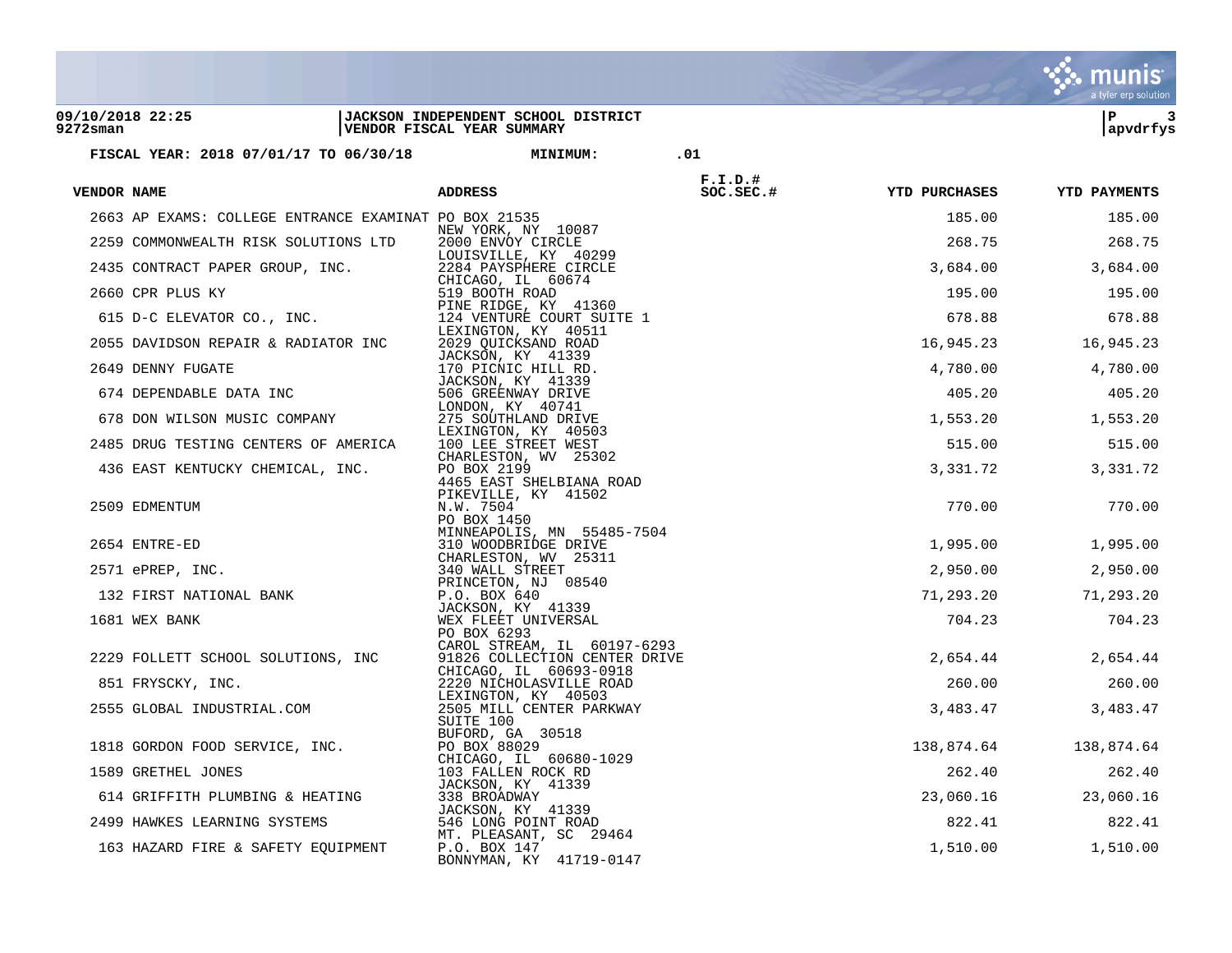|             |                                        |                                                                                                               |            |                      | a tyler erp solution |
|-------------|----------------------------------------|---------------------------------------------------------------------------------------------------------------|------------|----------------------|----------------------|
| 9272sman    | 09/10/2018 22:25                       | JACKSON INDEPENDENT SCHOOL DISTRICT<br>VENDOR FISCAL YEAR SUMMARY                                             |            |                      | ΙP<br>4<br> apvdrfys |
|             | FISCAL YEAR: 2018 07/01/17 TO 06/30/18 | <b>MINIMUM:</b>                                                                                               | .01        |                      |                      |
|             |                                        |                                                                                                               | $F.I.D.$ # |                      |                      |
| VENDOR NAME |                                        | <b>ADDRESS</b>                                                                                                | SOC.SEC.#  | <b>YTD PURCHASES</b> | <b>YTD PAYMENTS</b>  |
|             | 1861 HCC/LEES COLLEGE CAMPUS           | ATTN. BUSINESS OFFICE<br>601 JEFFERSON AVENUE<br>JACKSON, KY 41339                                            |            | 4,000.00             | 4,000.00             |
|             | 2550 HERITAGE EQUIPMENT, INC.          | INTERSTATE BILLING SRVC. INC.<br>PO BOX 2208<br>DECATUR, AL 35609-2208                                        |            | 3,153.78             | 3,153.78             |
|             | 1684 HILLYARD                          | PO BOX 802275                                                                                                 |            | 10,855.84            | 10,855.84            |
|             | 2502 HPS, LLC                          | KANSAS CITY, MO 64180-2275<br>3275 N. M-37 HIGHWAY<br>PO BOX 247                                              |            | 1,484.63             | 1,484.63             |
|             | 2552 HUNTINGTON NATIONAL BANK          | MIDDLEVILLE, MI 49333-0247<br>ATTN: CHERI SCOTT GERICA<br>525 VINE STREET, 14TH FLOOR<br>CINCINNATI, OH 45202 |            | 30,566.86            | 30,566.86            |
|             | 40 HUTCH AUTOMOTIVE                    | 615 HWY 15 NORTH                                                                                              |            | 119.82               | 119.82               |
|             | 2514 IGA JACKSON                       | JACKSON, KY 41339<br>1550 HWY 15 SOUTH<br>JACKSON VILLAGE SHOPPING CTR.                                       |            | 257.52               | 257.52               |
|             | 2302 INFINITE CAMPUS                   | JACKSON, KY 41339<br>NW 6022<br>PO BOX 1450                                                                   |            | 2,943.42             | 2,943.42             |
|             | 1391 J.C. SEWELL                       | MINNEAPOLIS, MN 55485-6022<br>1210 CHERRY STREET                                                              |            | 10.00                | 10.00                |
|             | 191 JACKSON CITY SCHOOLS ACTIVITY FUND | JACKSON, KY 41339<br>940 HIGHLAND AVENUE                                                                      |            | 2,120.00             | 2,120.00             |
|             | 450 JACKSON CITY YEARBOOK FUND         | JACKSON, KY 41339<br>940 HIGHLAND AVENUE                                                                      |            | 200.00               | 200.00               |
|             | 194 JACKSON ELECTRIC SUPPLY            | JACKSON, KY 41339<br>1273 MAIN STREET                                                                         |            | 903.70               | 903.70               |
|             | 198 JACKSON MUNICIPAL WATERWORKS       | JACKSON, KY 41339                                                                                             |            |                      |                      |
|             |                                        | 333 BROADWAY<br>JACKSON, KY 41339                                                                             |            | 21,106.15            | 21,106.15            |
|             | 2241 JACKSON PARK AND RECREATION DEPT  | 333 BROADWAY<br>JACKSON, KY 41339                                                                             |            | 483.00               | 483.00               |
|             | 1039 JACKSON PHYSICAL THERAPY          | JAMCO OF KY, INC<br>PO BOX 803                                                                                |            | 4,920.00             | 4,920.00             |
|             | 802 JACKSON TIMES - VOICE              | JACKSON, KY 41339<br>PO BOX 999                                                                               |            | 2,174.50             | 2,174.50             |
|             | 199 JACKSON TRUE VALUE HARDWARE        | JACKSON, KY 41339<br>726 KY HYW 15 NORTH                                                                      |            | 3,535.03             | 3,535.03             |
|             | 1784 JAMES YOUNT                       | JACKSON, KY 41339<br>966 HIGHLAND AVE                                                                         |            | 234.00               | 234.00               |
|             |                                        | JACKSON, KY 41339                                                                                             |            | 125.00               | 125.00               |
|             | 2176 JAMON HALVAKSZ                    | 521 DOGWOOD LANE<br>JACKSON, KY 41339                                                                         |            |                      |                      |
|             | 2653 JANE MARSH                        | 970 HIGHLAND AVENUE<br>JACKSON, KY 41339                                                                      |            | 300.00               | 300.00               |
|             | 2539 JAXON FLOWERS                     | 100 KY HWY 15 S, SUITE 110<br>JACKSON, KY 41339                                                               |            | 449.00               | 449.00               |
|             | 2344 JEFFREY A. COOTS                  | 15272 HWY 1110<br>JACKSON, KY 41339                                                                           |            | 404.32               | 404.32               |
|             | 1145 JEFFREY CLAIR                     | 85 SEMINOLE DRIVE                                                                                             |            | 508.80               | 508.80               |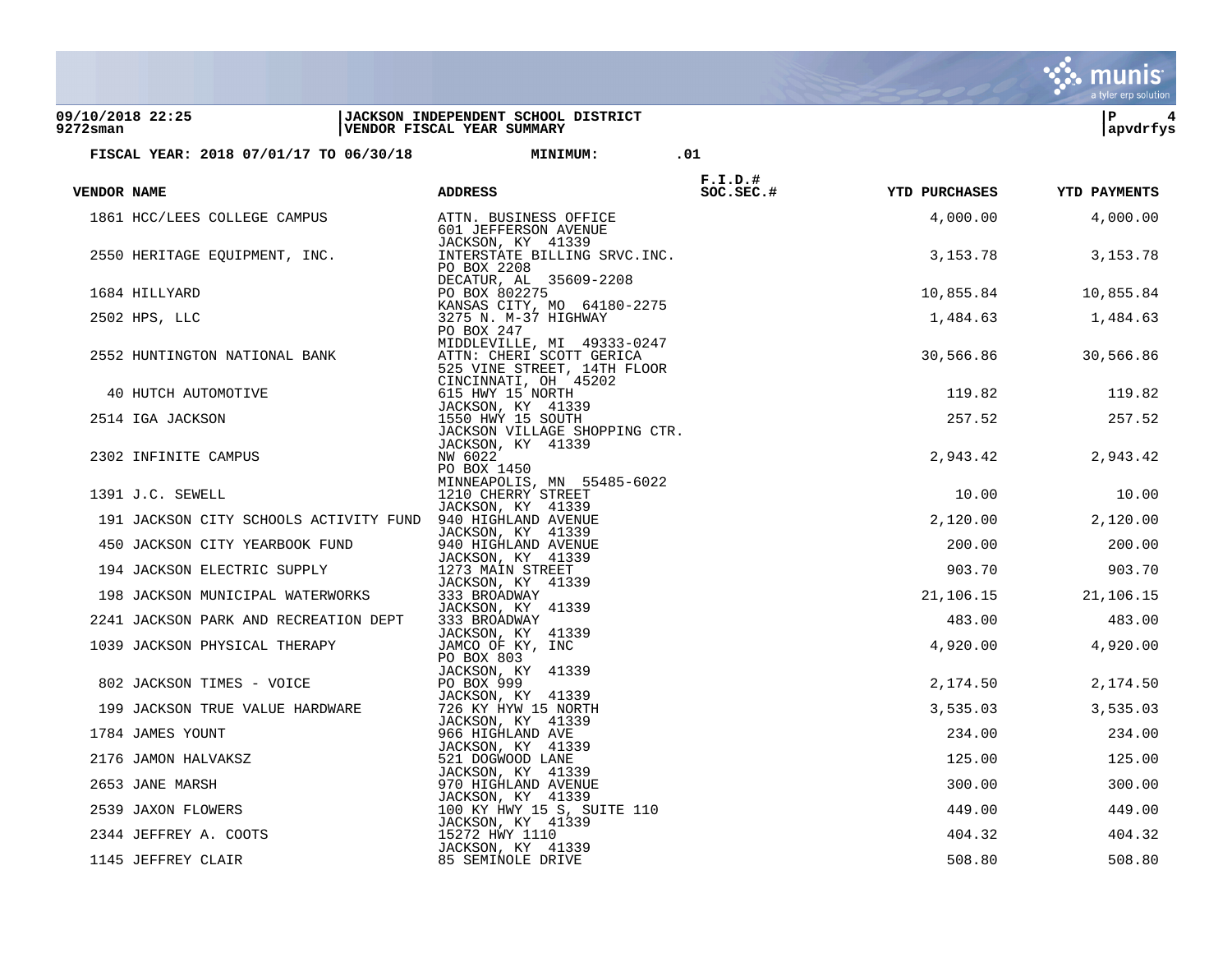|                              |                                                                      |                                                                          |                                                                                   |                        |                      | a tyler erp solution |
|------------------------------|----------------------------------------------------------------------|--------------------------------------------------------------------------|-----------------------------------------------------------------------------------|------------------------|----------------------|----------------------|
| 09/10/2018 22:25<br>9272sman |                                                                      | <b>JACKSON INDEPENDENT SCHOOL DISTRICT</b><br>VENDOR FISCAL YEAR SUMMARY |                                                                                   |                        |                      | 5<br>ΙP<br>apvdrfys  |
|                              | FISCAL YEAR: 2018 07/01/17 TO 06/30/18                               |                                                                          | <b>MINIMUM:</b>                                                                   | .01                    |                      |                      |
| VENDOR NAME                  |                                                                      | <b>ADDRESS</b>                                                           |                                                                                   | $F.I.D.$ #<br>SC.SEC.# | <b>YTD PURCHASES</b> | <b>YTD PAYMENTS</b>  |
|                              | 1916 JERRI LITTLE                                                    | 7582 HWY 541                                                             | JACKSON, KY 41339                                                                 |                        | 600.00               | 600.00               |
|                              | 1008 JESSICA BOWLING                                                 |                                                                          | JACKSON, KY 41339<br>2648 QUICKSAND ROAD                                          |                        | 10.00                | 10.00                |
|                              | 215 JIFFY MART                                                       | P.O. BOX 963                                                             | JACKSON, KY 41339                                                                 |                        | 304.55               | 304.55               |
|                              | 2658 JOHN LITTLE                                                     |                                                                          | JACKSON, KY 41339<br>1909 PATTON AVENUE                                           |                        | 108.80               | 108.80               |
|                              | 2474 JOHN W. TURNER                                                  | 80 PARSON DRIVE                                                          | JACKSON, KY 41339                                                                 |                        | 3,571.14             | 3,571.14             |
|                              | 1989 JONES SCHOOL SUPPLY CO, INC                                     | PO BOX 7008                                                              | JACKSON, KY 41339                                                                 |                        | 83.80                | 83.80                |
|                              | 2638 JOSTENS                                                         |                                                                          | COLUMBIA, SC 29202-7008<br>21336 NETWORK PLACE                                    |                        | 434.69               | 434.69               |
|                              | 672 KAAC, INC.                                                       |                                                                          | CHICAGO, IL 60673-1213<br>113 CONSUMER LANE                                       |                        | 1,035.00             | 1,035.00             |
|                              | 2594 KAITLIN PENNINGTON                                              |                                                                          | FRANKFORT, KY 40601<br>385 KINGS RIDGE ROAD                                       |                        | 800.00               | 800.00               |
|                              | 225 KASA                                                             |                                                                          | JACKSON, KY 41339<br>87 C. MICHAEL DAVENPORT BLVD.                                |                        | 1,165.80             | 1,165.80             |
|                              | 567 KASC                                                             | P.O. BOX 784                                                             | FRANKFORT, KY 40601                                                               |                        | 400.00               | 400.00               |
|                              | 227 KASS                                                             |                                                                          | DANVILLE, KY 40423-0784<br>2331 FORTUNE DRIVE, STE 285                            |                        | 1,000.00             | 1,000.00             |
|                              | 229 KEDC                                                             |                                                                          | LEXINGTON, KY 40509<br>904 WEST ROSE ROAD                                         |                        | 760.26               | 760.26               |
|                              | 2603 KENTUCKY EMPLOYERS' MUTUAL INSURANC PAYMENT PROCESSING CENTER   | P.O. BOX 12500                                                           | ASHLAND, KY 41102-7104                                                            |                        | 18,273.94            | 18,273.94            |
|                              | 662 KENTUCKY CRYSTAL WATER COMPANY                                   | PO BOX 160                                                               | LEXINGTON, KY 40583-2500                                                          |                        | 56.25                | 56.25                |
|                              | 441 KENTUCKY SCHOOL BOARDS ASSOCIATION QUARTERLY UNEMPLOYMENT REPORT |                                                                          | ASHCAMP, KY 41512-0160<br>260 DEMOCRAT DRIVE                                      |                        | 3,937.67             | 3,937.67             |
|                              | 239 KENTUCKY STATE TREASURER                                         |                                                                          | FRANKFORT, KY 40601<br>KY TEACHERS RETIREMENT<br>479 VERSAILLES ROAD              |                        | 538.16               | 538.16               |
|                              | 241 KENTUCKY STATE TREASURER                                         |                                                                          | FRANKFORT, KY 40601-3800<br>KENTUCKY STATE POLICE<br>CRIMINAL ID & RECORDS BRANCH |                        | 500.00               | 500.00               |
|                              | 478 KENTUCKY STATE TREASURER                                         |                                                                          | FRANKFORT, KY 40601<br>ELEVATOR INSPECTION<br>101 SEA HERO ROAD, SUITE 100        |                        | 100.00               | 100.00               |
|                              | 2191 KENTUCKY STATE TREASURER                                        | 300 SOWER BLVD                                                           | FRANKFORT, KY 40601-5405<br>KDE-DIVISION OF BUDGETS                               |                        | 1,418.00             | 1,418.00             |
|                              | 2501 KENTUCKY STATE TREASURER                                        |                                                                          | FRANKFORT, KY 40601<br>KENTUCKY RETIREMENT SYSTEMS<br>PERIMETER PARK WEST         |                        | 20,056.16            | 20,056.16            |
|                              | 243 KET                                                              |                                                                          | FRANKFORT, KY 40601-6124<br>600 COOPER DRIVE<br>LEXINGTON, KY 40502               |                        | 445.00               | 445.00               |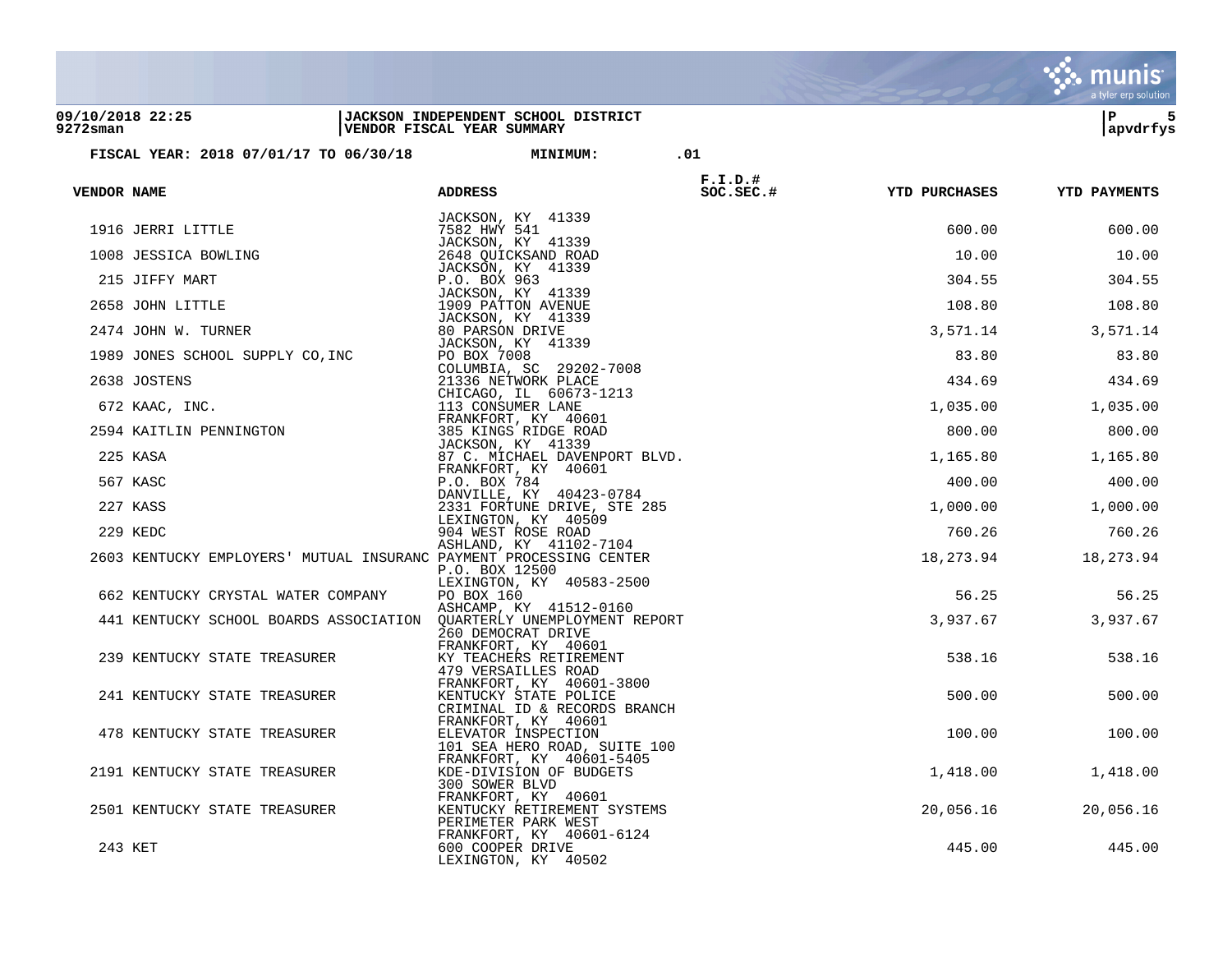| 09/10/2018 22:25<br>9272sman                                                                                                                                                                                                                       | JACKSON INDEPENDENT SCHOOL DISTRICT<br>VENDOR FISCAL YEAR SUMMARY |            |                                      | l P<br>6<br> apvdrfys |
|----------------------------------------------------------------------------------------------------------------------------------------------------------------------------------------------------------------------------------------------------|-------------------------------------------------------------------|------------|--------------------------------------|-----------------------|
| FISCAL YEAR: 2018 07/01/17 TO 06/30/18 MINIMUM: 01                                                                                                                                                                                                 |                                                                   |            |                                      |                       |
| VENDOR NAME                                                                                                                                                                                                                                        | <b>ADDRESS</b>                                                    | $F.I.D.$ # | SOC.SEC.# YTD PURCHASES YTD PAYMENTS |                       |
|                                                                                                                                                                                                                                                    |                                                                   |            | 4,000.00                             | 4,000.00              |
| 2457 KEY COVINGTON DOUTHITT 515 SNOWDEN BRANCH<br>338 KIM RILEY 1339<br>338 KIM RILEY 1558 QUICKSAND ROAD<br>338 KIM RILEY 1339                                                                                                                    |                                                                   |            | 179.20                               | 179.20                |
| 1673 KENTUCKY SCHOOL BOARDS ASSOCIATION 260 DEMOCRAT DRIVE                                                                                                                                                                                         | JACKSON, KY 41339                                                 |            |                                      | 7,722.47 7,722.47     |
|                                                                                                                                                                                                                                                    |                                                                   |            | 210.00                               | 210.00                |
|                                                                                                                                                                                                                                                    |                                                                   |            |                                      | 6,276.80 6,276.80     |
| 1673 KENTUCKY SCHOOL BOARDS ASSOCIATION 260 DEMOCRAT DRIVE<br>1425 KSHA CONFERENCE FRANKFORT, KY 40501<br>1425 KSHA CONFERENCE FRANKFORT, KY 40502<br>2590 KY FRONTIER GAS<br>2590 KY FRONTIER GAS<br>2590 KY FRONTIER GAS<br>269 LEXINGT          |                                                                   |            |                                      | 204.00 204.00         |
|                                                                                                                                                                                                                                                    |                                                                   |            | 2,173.50                             | 2,173.50              |
|                                                                                                                                                                                                                                                    |                                                                   |            | 6,004.12                             | 6,004.12              |
|                                                                                                                                                                                                                                                    |                                                                   |            |                                      | 2,000.00 2,000.00     |
|                                                                                                                                                                                                                                                    |                                                                   |            |                                      | 35,945.00 35,945.00   |
|                                                                                                                                                                                                                                                    |                                                                   |            |                                      | 128.00 128.00         |
|                                                                                                                                                                                                                                                    |                                                                   |            |                                      | 4, 187. 47 4, 187. 47 |
|                                                                                                                                                                                                                                                    |                                                                   |            |                                      | 221.37 221.37         |
| 2630 MAZANEC, RASKINM & RYDER CO., LPA ATTN: ACCOUNTS RECEIVABLE                                                                                                                                                                                   | 34305 SOLON ROAD, STE.100                                         |            |                                      | 1,200.00 1,200.00     |
| 2643 MCGRAW-HILL SCHOOL EDUC. HOLDINGS, LOCKBOX 71545                                                                                                                                                                                              | SOLON, OH 44139                                                   |            |                                      | 1,408.96 1,408.96     |
|                                                                                                                                                                                                                                                    |                                                                   |            | 355.60                               | 355.60                |
|                                                                                                                                                                                                                                                    |                                                                   |            | 131.20                               | 131.20                |
|                                                                                                                                                                                                                                                    |                                                                   |            | 10.00                                | 10.00                 |
|                                                                                                                                                                                                                                                    |                                                                   |            |                                      | 150.80    150.80      |
| 2643 MCGRAW-HILL SCHOOL EDUC. HOLDINGS, LOCKBOX 71545<br>1626 MELISSA HENSON LITTLE<br>160694<br>1626 MELISSA HENSON LITTLE<br>160694<br>1626 MELISSA ROARK<br>27 MISTY NOBLE<br>1627 MISTY NOBLE<br>264 HIGHLAND ROAD<br>264 HIGHLAND ROAD<br>264 |                                                                   |            |                                      | 1,138.00 1,138.00     |
|                                                                                                                                                                                                                                                    |                                                                   |            |                                      | 1,876.69 1,876.69     |
| 2487 NORTHWEST EVALUATION ASSOCIATION 121 NW EVERETT STREET                                                                                                                                                                                        |                                                                   |            |                                      | 3,387.50 3,387.50     |
| 2312 ONE CALL NOW                                                                                                                                                                                                                                  |                                                                   |            |                                      | 579.60 579.60         |
| 2312 ONE CALL NOW<br>2312 ONE CALL NOW 197209<br>300 ORKIN EXTERMINATING CO., INC. 225 TOLLAGE CREEK ROAD                                                                                                                                          |                                                                   |            |                                      | 2,047.86 2,047.86     |

 $\ddot{\ddot{\mathbf{y}}}$  munis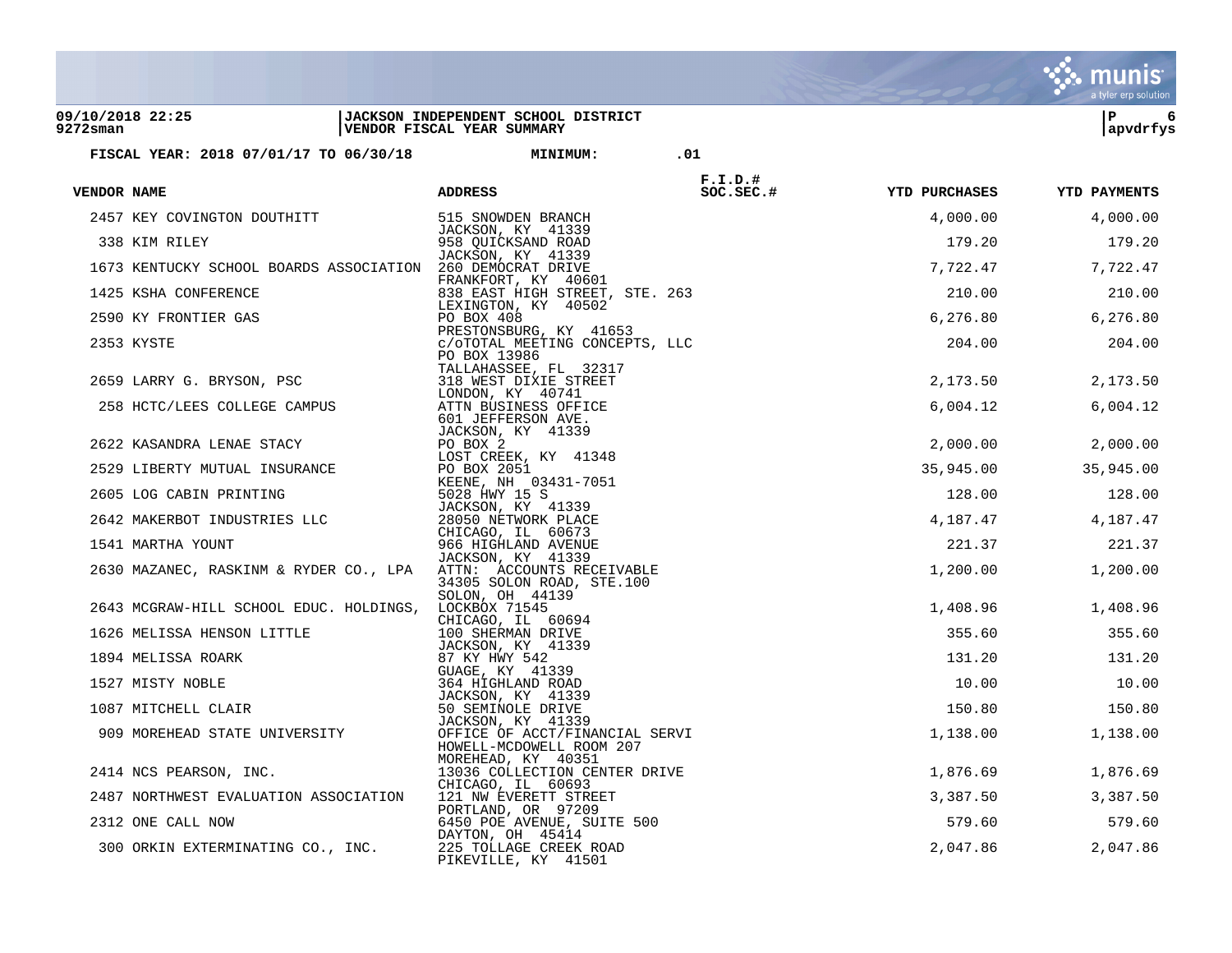|                                                                |                                                                   |                         |                      | a tyler erp solution |
|----------------------------------------------------------------|-------------------------------------------------------------------|-------------------------|----------------------|----------------------|
| 09/10/2018 22:25<br>9272sman                                   | JACKSON INDEPENDENT SCHOOL DISTRICT<br>VENDOR FISCAL YEAR SUMMARY |                         |                      | ΙP<br>7<br> apvdrfys |
| FISCAL YEAR: 2018 07/01/17 TO 06/30/18                         | <b>MINIMUM:</b>                                                   | .01                     |                      |                      |
|                                                                |                                                                   |                         |                      |                      |
| VENDOR NAME                                                    | <b>ADDRESS</b>                                                    | $F.I.D.$ #<br>SOC.SEC.# | <b>YTD PURCHASES</b> | <b>YTD PAYMENTS</b>  |
| 301 PACIFIC BUILDING SUPPLY                                    | P.O. BOX 926                                                      |                         | 671.17               | 671.17               |
| 2655 PAINTING HOPE                                             | JACKSON, KY 41339<br>447 COOMER FORK ROAD                         |                         | 200.00               | 200.00               |
| 1478 PARENT-TEACHER STORE                                      | JACKSON, KY 41339<br>P.O. BOX 51725                               |                         | 544.12               | 544.12               |
| 2644 PASS ASSURED, LLC                                         | BOWLING GREEN, KY 42102<br>1504 WEST PARK AVENUE                  |                         | 1,895.00             | 1,895.00             |
| 2516 PAULA T. MILLER                                           | ORANGE, TX 77630<br>29 STATE DRIVE                                |                         | 108.80               | 108.80               |
| 1877 PEARSON EDUCATION NCS PEARSON iNC. 13036 COLLECTION DRIVE | JACKSON, KY 41339                                                 |                         | 1,445.03             | 1,445.03             |
|                                                                | CHICAGO, IL 60693<br>PO BOX 371887                                |                         |                      |                      |
| 312 PITNEY BOWES                                               | PITTSBURG, PA 15250-7887                                          |                         | 2,424.00             | 2,424.00             |
| 610 POMEROY COMPUTER RESOURCES, INC                            | POMEROY IT SOLUTIONS SALES CO<br>PO BOX 631049                    |                         | 446.20               | 446.20               |
| 2626 PRO BILLING CORP                                          | CINCINNATI, OH 45263-1049<br>PO BOX 2222                          |                         | 12,169.55            | 12,169.55            |
| 1186 PRO-ED                                                    | DECATUR, AL 35609-2222<br>PO BOX 678370                           |                         | 47.30                | 47.30                |
| 2652 PROSYS                                                    | DALLAS, TX 75267-8370<br>28545 NETWORK PL                         |                         | 992.00               | 992.00               |
|                                                                | CHICAGO, IL 60673                                                 |                         |                      |                      |
| 1508 PROTEK SECURITY & FIRE SYSTEMS                            | PO BOX 308<br>STANTON, KY 40380                                   |                         | 4,179.40             | 4,179.40             |
| 1895 PSAT/NMSQT                                                | 12192 COLLECTION CENTER DRIVE<br>CHICAGO, IL 60693                |                         | 296.00               | 296.00               |
| 1345 PURCHASE POWER                                            | P.O.BOX 371874<br>PITTSBURGH, PA 15250-7874                       |                         | 723.60               | 723.60               |
| 1148 R.J. ROBERTS                                              | P.O. BOX 1177                                                     |                         | 9,384.00             | 9,384.00             |
| 2570 REGINA STAMPER                                            | RICHMOND, KY 40476-1177<br>7820 HWY 1110                          |                         | 20.00                | 20.00                |
| 1492 RENAISSANCE LEARNING, INC.                                | WHICK, KY 41390<br>PO BOX 8036                                    |                         | 4,699.00             | 4,699.00             |
| 2456 RICHARD TRENT, JR.                                        | WIS. RAPIDS, WI 54495-8036<br>PO BOX 1128                         |                         | 800.00               | 800.00               |
| 2515 RICKEY EUGENE BARNETT                                     | JACKSON, KY 41339<br>11335 HWY 30E                                |                         | 1,200.00             | 1,200.00             |
|                                                                | JACKSON, KY 41339                                                 |                         |                      |                      |
| 2646 RUTHERFORD LEARNING GROUP, INC.                           | 6068 OXFORDSHIRE ROAD<br>WAXHAW, NC 28173                         |                         | 3,875.00             | 3,875.00             |
| 2002 SARAH WOLFE-TRENT                                         | PO BOX 1128<br>JACKSON, KY 41339                                  |                         | 424.32               | 424.32               |
| 348 SCHOLASTIC                                                 | P.O.BOX 3725<br>JEFFERSON CITY, MO                                | 65102-3725              | 2,052.16             | 2,052.16             |
| 2651 SCHOOL HEALTH CORPORATION                                 | 6764 EAGLE WAY<br>CHICAGO, IL 60678                               |                         | 476.83               | 476.83               |
| 2544 SCHOOLSIN                                                 | PO BOX 62026                                                      |                         | 1,025.56             | 1,025.56             |
| 2569 SHI INTERNATIONAL CORP                                    | CINCINNATI, OH 45262<br>PO BOX 952121                             |                         | 41,541.00            | 41,541.00            |
| 670 SHUMAKER'S INC.                                            | DALLAS, TX 75395-2121<br>P.O. BOX 4058                            |                         | 52.00                | 52.00                |